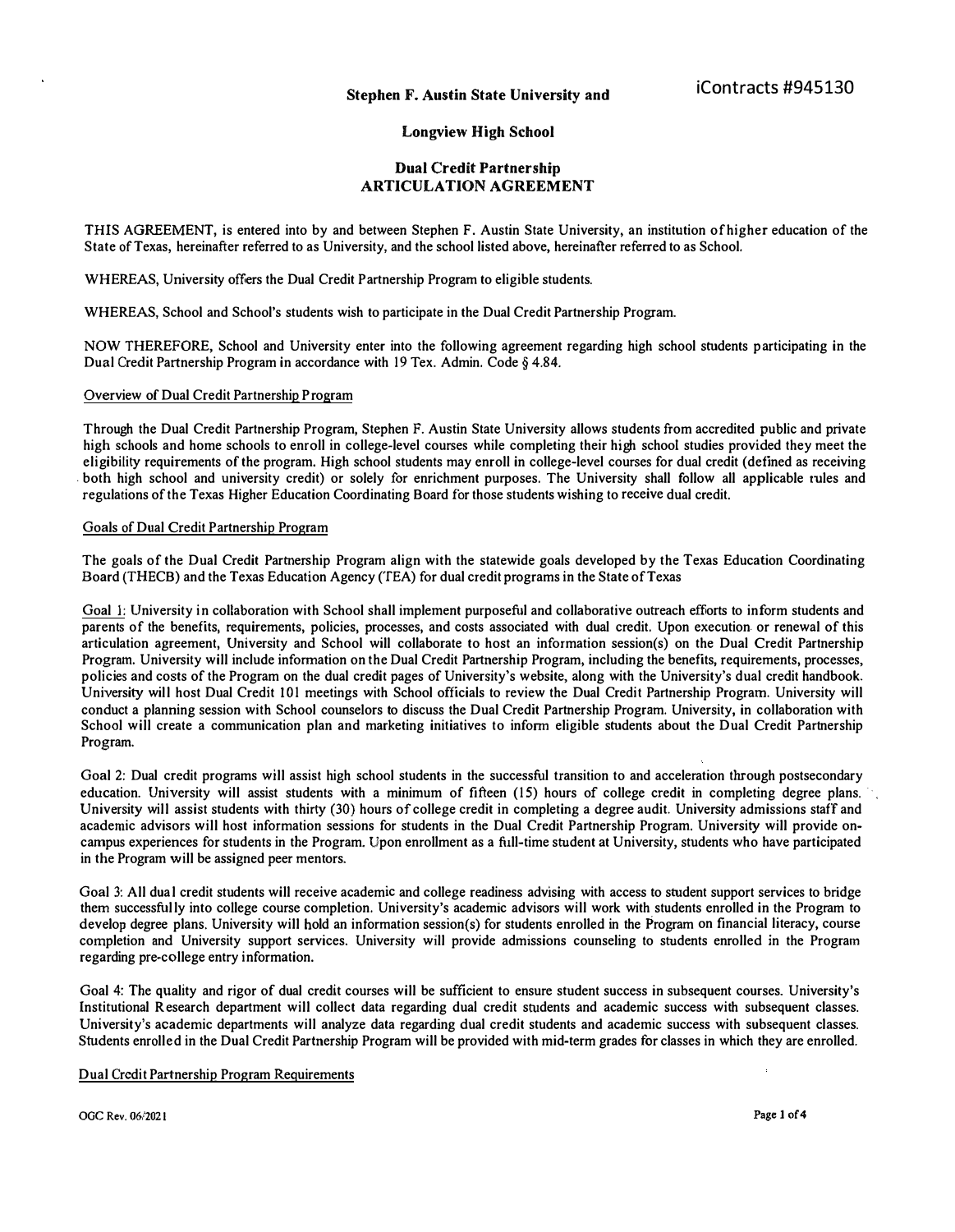- I. Eligible Courses: The Dual Credit Partnership Program is open to high school students in grades 9-12. Eligible high school students may register for dual credit courses provided they meet course prerequisites and the courses they select are on the approved undergraduate course inventory for the University. No remedial or developmental courses shall be eligible under this program.
- II. Student Eligibility: Students must meet all eligibility requirements specified in 19 Tex. Admin. Code § 4.85(b). A recommendation by the student's high school principal or counselor and current academic transcripts must be submitted as well.

Furthermore, eligible students must meet admission requirements as stipulated in Stephen F. Austin State University Policy 6.9, *Concurrent and Dual Credit Enrollment Programs,* as may be amended from time to time. Eligibility requirements are also included on the *Dual Credit* Web page on SFA 's website http://www.sfasu.edu/1 569.asp.

- III. Location of Class: In most situations, dual credit students will take courses taught on the University campus. Courses taught exclusively on high school campuses or through electronic means shall comply with all Coordinating Board rules and regulations, including but not limited to the Board's adopted Principles of Good Practice for Academic Degree and Certificate Courses and Credit Courses Offered at a Distance and applicable rules and procedures set forth in 19 Tex. Admin. Code § 4, Subchapter P and Q. Additionally, School will work with University to ensure that the School's facilities meet the expectations and criteria required for college classes and are appropriate for college-level instruction.
- IV. Composition of Class: University courses may not be taken for high school credit only. Dual credit courses may be composed of dual credit students only, or of dual and college credit students. Exceptions for a mixed class shall only be granted in accordance with Coordinating Board rules.
- V. Faculty Selection, Supervision and Evaluations: University shall select all instructors of dual credit courses. All Dual Credit Partnership Program courses are taught by regularly employed SFA faculty/instructors. Any exception requires the instructor to meet the same standards, including SACS requirements, and approval procedures used by the University in selecting instructors responsible for the regular offering of the course. Supervision and evaluation of all dual credit instructors shall use the same or comparable procedures used for all instructors/faculty of the university.
- VI. Course Curriculum. Instruction and Grading: The same policies, regulations and standards for course curriculum, grading, materials, instruction, and method/rigor of student evaluation that apply to university students will be applicable to high school students participating in the Dual Credit Partnership Program. High school students must abide by all rules and regulations as described under *Academic Regulations* of the most recent University General Bulletin.
- VII. Academic Policies and Student Support Services: Regular academic policies will apply to courses taken through the Dual Credit Partnership Program. Likewise, all student support services are available to students enrolled in dual credit courses.
- VIII. Advising Strategies: University and School will establish common advising strategics and tenninology related to dual credit and college readiness to be used when advising dual credit students. At a minimum, School will designate at least one employee to be responsible for providing academic advising to a student who enrolls in a dual credit course before the student begins the course. The individual(s) designated will be communicated to University and dual credit participants and be posted on University and School's respective websites.
- IX. Endorsements: University will align postsecondary pathways and credentials offered by University with the endorsements described by Texas Education Code §28.025 (c-1) offered by School, and the dual credit courses offered under the Dual Credit Partnership Program that apply towards those endorsements. University will work with School to identify tools, including those developed by the Texas Education Agency, the Texas Higher Education Coordinating Board, or the Texas Workforce Commission, to assist counselors, students and families in selecting endorsements offered by School and dual credit courses offered as part of the Dual Credit Partnership Program.
- X. Transcription of Credit: University credit will be posted by the Registrar's Office at the same time as other University students. The high school will make necessary arrangements to receive the grade for those students earning dual credit so it may be posted on the student's high school record. A numerical grade will be requested from the SFA instructor at the end of each semester. This grade will be reported to the high school by the Dual Credit Coordinator.
	- a. The grade from the SFA course will be used for completion of high school graduation requirements and college credit.
	- b, Any grade received in a dual credit course will remain on the student's SFA transcript permanently.
- XI. Tuition and Fees/Funding: Participating students shall assume financial responsibility for the cost of tuition, fees, books and other expenses associated with their enrollment. High schools or school districts must make prior arrangements with the